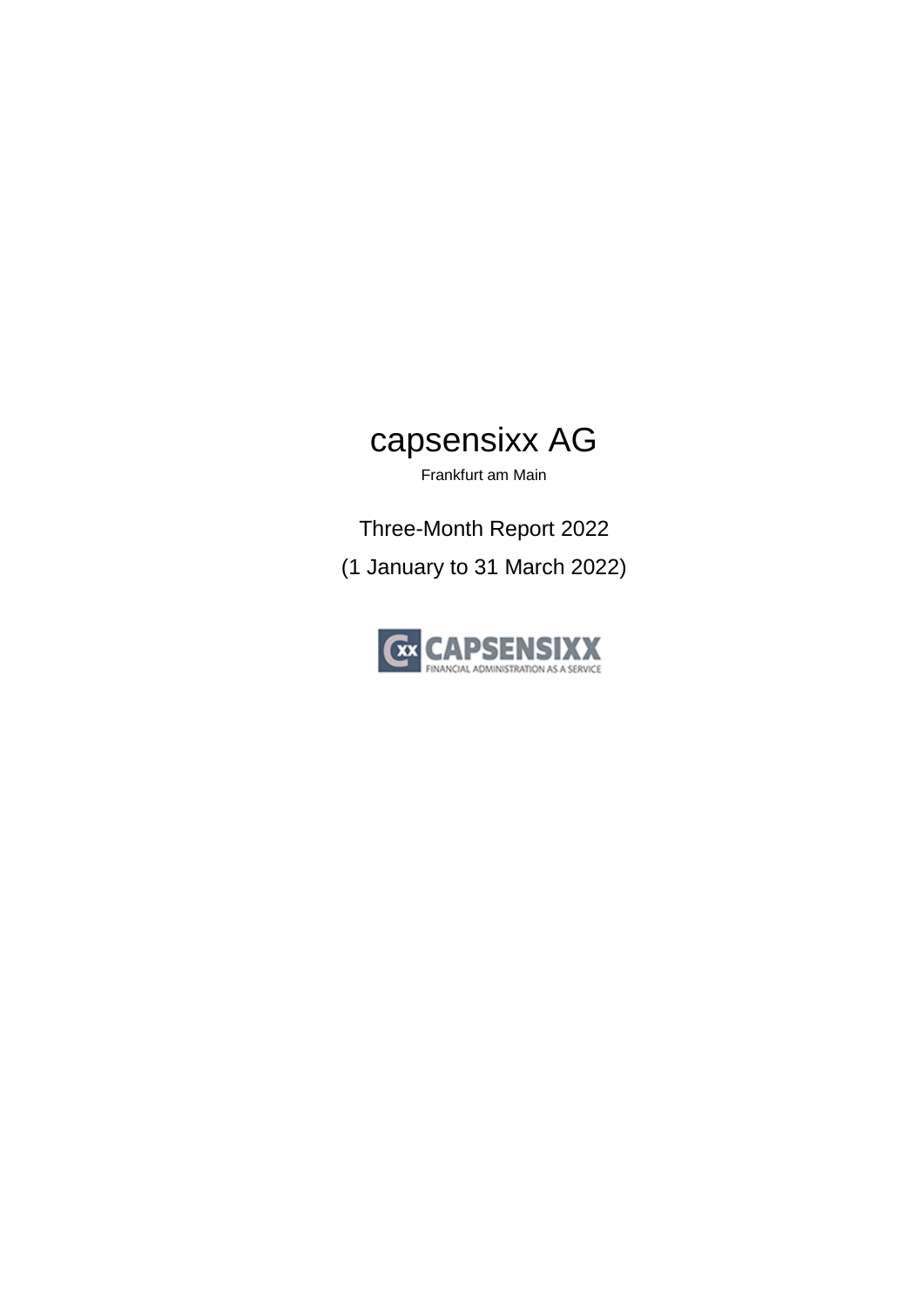# Index

| П            |                                                                                  |  |  |  |
|--------------|----------------------------------------------------------------------------------|--|--|--|
| 1            |                                                                                  |  |  |  |
| $\mathbf{2}$ |                                                                                  |  |  |  |
|              | 2.1                                                                              |  |  |  |
|              | 2.2                                                                              |  |  |  |
|              | 2.3                                                                              |  |  |  |
|              | 2.4                                                                              |  |  |  |
|              | 2.5                                                                              |  |  |  |
|              | 2.6                                                                              |  |  |  |
| 3            | IFRS consolidated income statement fort he period from 1 January to March 2022 5 |  |  |  |
| 4            |                                                                                  |  |  |  |
| 5            |                                                                                  |  |  |  |
| 6            |                                                                                  |  |  |  |
| $\mathbf{7}$ |                                                                                  |  |  |  |
| Ш.           |                                                                                  |  |  |  |
|              |                                                                                  |  |  |  |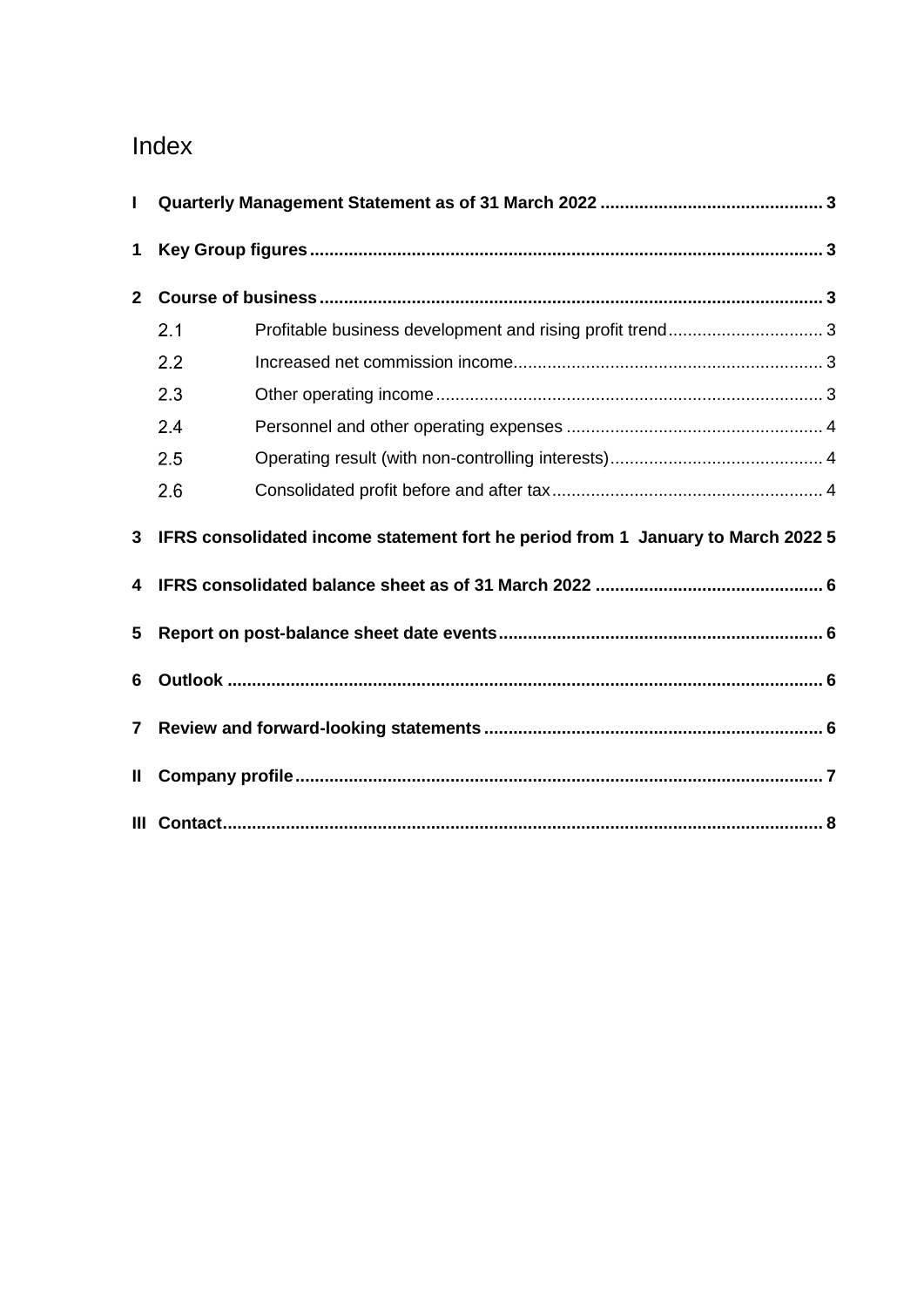$\sim$ 

 $\mathbf{I}$  and  $\mathbf{I}$  and  $\mathbf{I}$ 

# <span id="page-2-1"></span><span id="page-2-0"></span>I Quarterly Management Statement as of 31 March 2022

## **1 Key Group figures**

|                                                             | $01.01.2022 -$<br>31.03.2022 | $01.01.2021 -$<br>31.03.2021 | <b>Adjustment</b> | ℅        |
|-------------------------------------------------------------|------------------------------|------------------------------|-------------------|----------|
| in EUR million                                              |                              |                              |                   |          |
| Gross commission income                                     | 30.25                        | 24.89                        | 5.36              | 21.5%    |
| Net commission income                                       | 6.73                         | 5.96                         | 0.77              | 12.9%    |
| Other operating income                                      | 0.02                         | 0.03                         | $-0.01$           | $-33.3%$ |
| Personnel expenses                                          | 2.56                         | 2.29                         | 0.27              | 11.8%    |
| Other administrative expenses                               | 1.56                         | 1.99                         | $-0.43$           | $-21.6%$ |
| Earnings before taxes                                       | 2.22                         | 1.78                         | 0.44              | 24.7%    |
| Earnings after taxes (without non-controlling<br>interests) | 0.75                         | 0.57                         | 0.18              | 31.6%    |
| <b>EBITDA</b>                                               | 2.63                         | 1.71                         | 0.92              | 53.8%    |

### <span id="page-2-3"></span><span id="page-2-2"></span>**2 Course of business**

#### $2.1$ **Profitable business development and rising profit trend**

capsensixx AG closed the first 3 months of 2022 with a very strong 1st quarter and a significant improvement in earnings of 32 % compared to the previous year.

#### <span id="page-2-4"></span> $2.2$ **Increased net commission income**

Gross commission income increased by 21.5% to EUR 30.25 million (previous year: EUR 24.89 million). Net commission income increased by 12.9% to EUR 6.73 million in the first three months of 2022 compared to the previous year (EUR 5.96 million).

#### <span id="page-2-5"></span> $2.3$ **Other operating income**

Other operating income remained constant compared to the previous year (EUR 0.03 million) at EUR 0.02 million.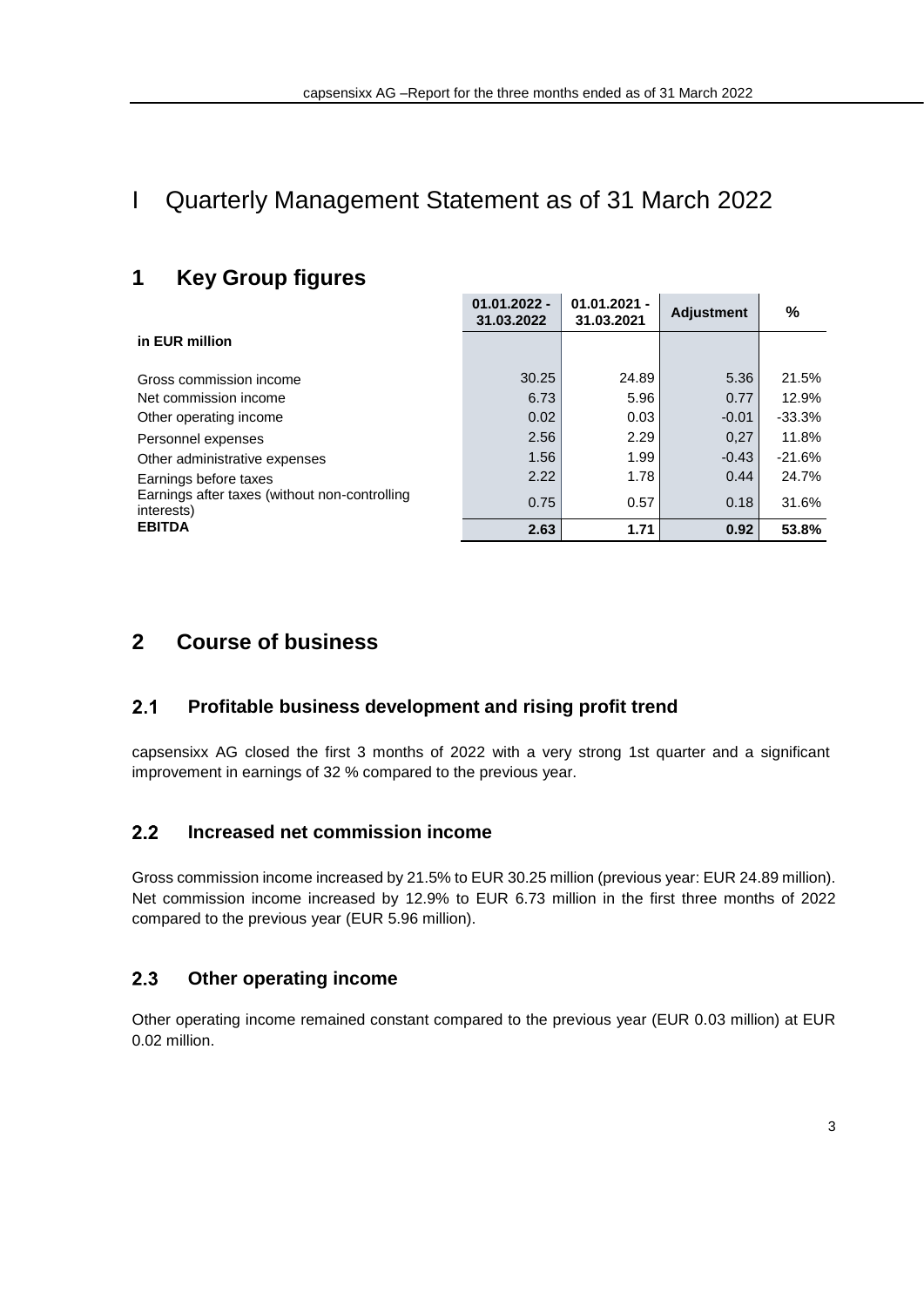#### <span id="page-3-0"></span> $2.4$ **Personnel and other operating expenses**

Personnel expenses remained constant compared with the first three months of 2021 (EUR 2.29 million) and were EUR 2.56 million. At the same time, other administrative expenses decreased by EUR 0.43 million from EUR 1.99 million to EUR 1.56 million due to lower legal and consulting costs.

#### <span id="page-3-1"></span> $2.5$ **Operating result (with non-controlling interests)**

In the first three months of 2022, EBITDA increased by 53.8% to EUR 2.63 million compared to the same period in 2020 (EUR 1.71 million).

#### <span id="page-3-2"></span> $2.6$ **Consolidated profit before and after tax**

Consolidated earnings before taxes for the first three months of the financial year 2022 were EUR 2.22 million. Compared to the same period of the previous year (EUR 1.78 million), this represents an increase of EUR 0.44 million (+24.7 %).

Earnings after taxes (without non-controlling interests) increased to EUR 0.75 million in the first three months of the financial year 2022 (previous year: EUR 0.57 million).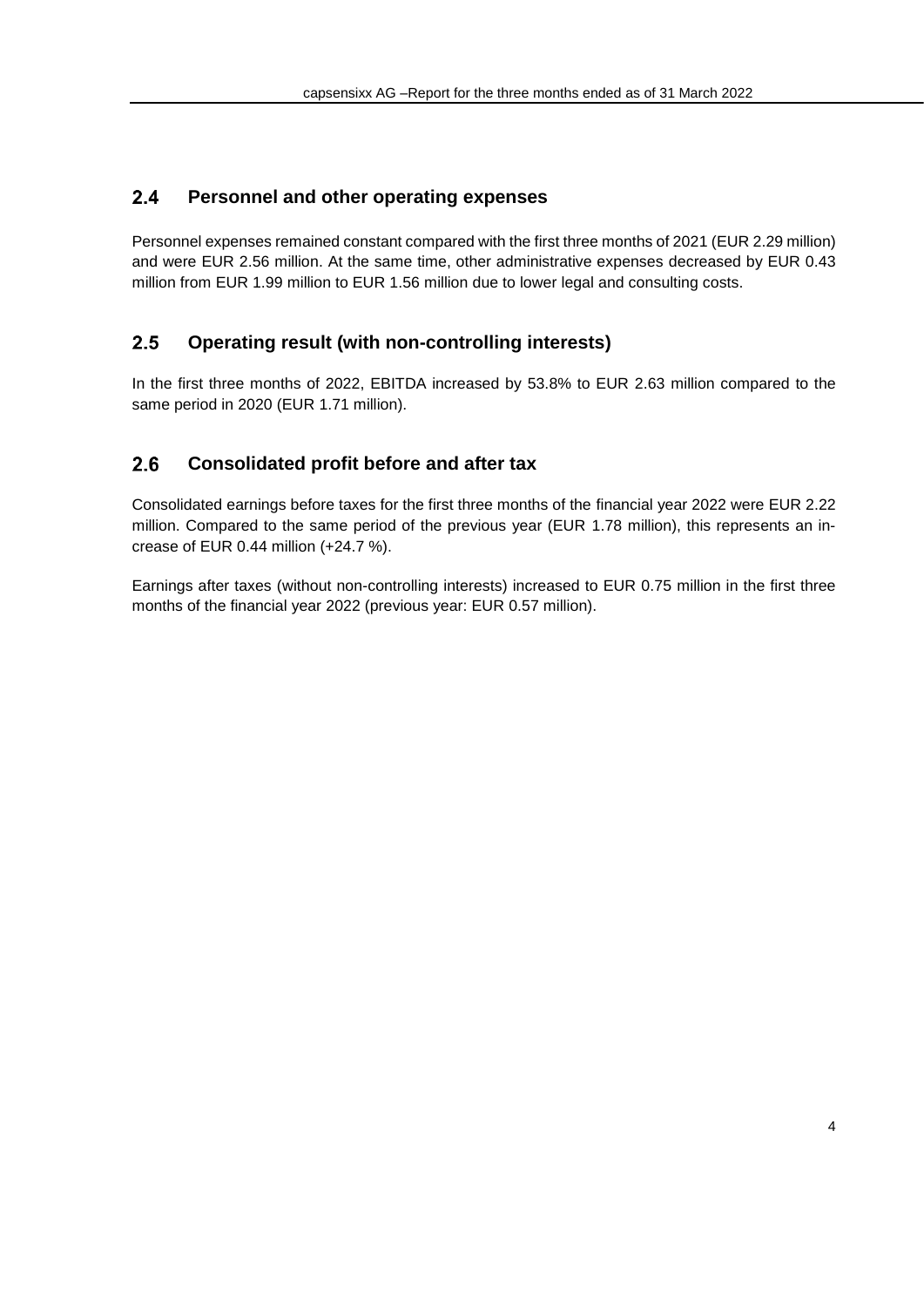# <span id="page-4-0"></span>**3 IFRS consolidated income statement fort he period from 1 January to March 2022**

| In $T \in$                                                                    | $01.01.2022 -$<br>31.03.2022 | $01.01.2021 -$<br>31.03.2021 |
|-------------------------------------------------------------------------------|------------------------------|------------------------------|
|                                                                               |                              |                              |
| Commission income                                                             | 30.249                       | 24.886                       |
| Commission expenses                                                           | $-23.520$                    | $-18.929$                    |
| Net commission income                                                         | 6.729                        | 5.957                        |
| Other operating income                                                        | 24                           | 30                           |
| Finance income                                                                | 95                           | 617                          |
| Finance costs                                                                 | $-137$                       | $-170$                       |
| <b>Finance result</b>                                                         | $-42$                        | 447                          |
| Wages and salaries                                                            | $-2.002$                     | $-1.816$                     |
| Social security contributions and expenses for pensions and<br>other benefits | $-555$                       | $-472$                       |
| <b>Personnel expenses</b>                                                     | $-2.557$                     | $-2.288$                     |
| Other administrative expenses                                                 | $-1.561$                     | $-1.993$                     |
| Depreciation                                                                  | $-368$                       | $-373$                       |
| Profit before tax from continuing operations                                  | 2.224                        | 1.780                        |
| Income tax expense                                                            | $-633$                       | $-507$                       |
| <b>Profit for the period</b>                                                  | 1.591                        | 1.273                        |
| Attributable to:                                                              |                              |                              |
| Equity holders of capsensixx AG                                               | 745                          | 572                          |
| Non-controlling interests                                                     | 846                          | 701                          |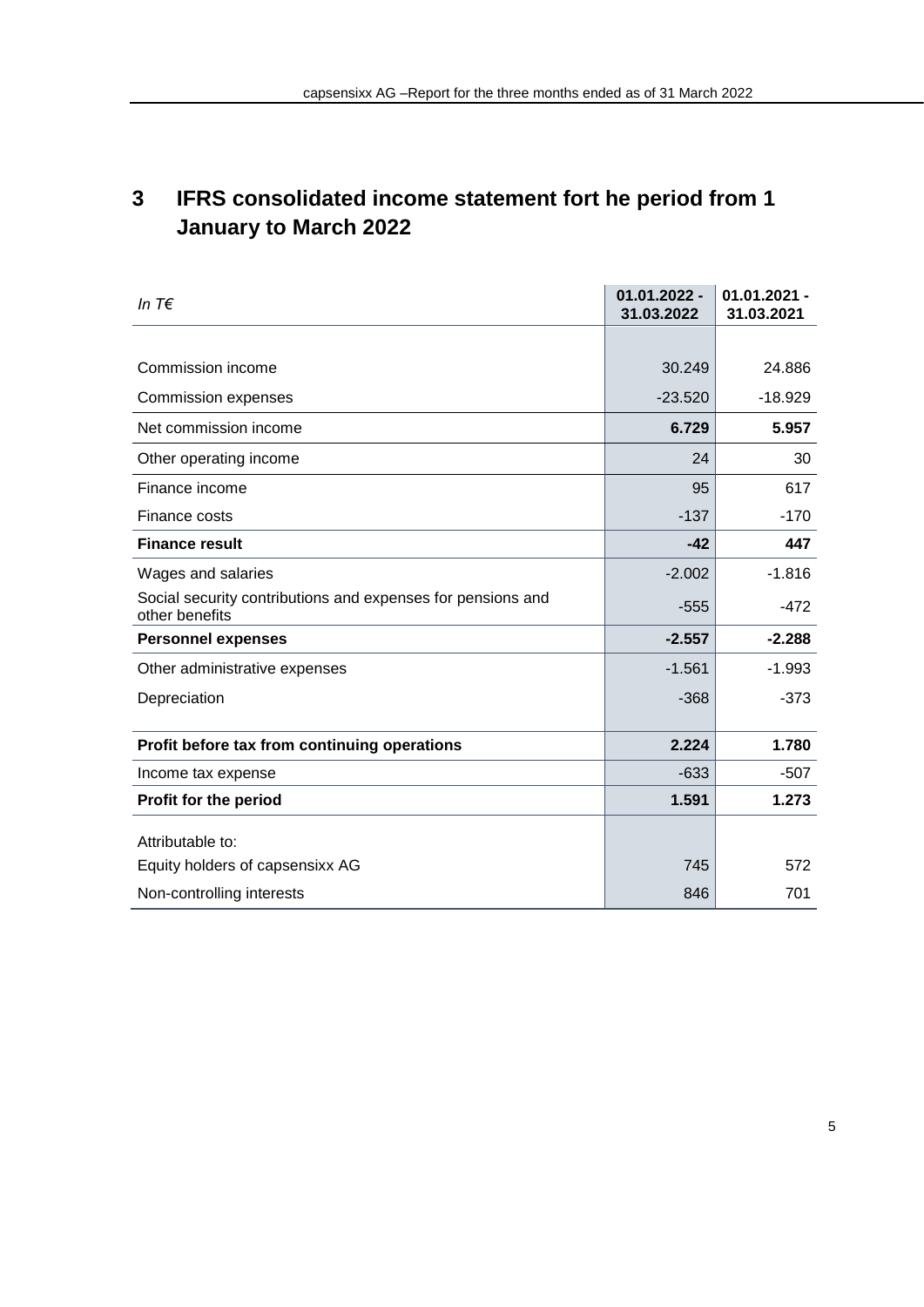### <span id="page-5-0"></span>**4 IFRS consolidated balance sheet as of 31 March 2022**

| In EUR million            | 31.03.2022 | 31.03.2021 |  |
|---------------------------|------------|------------|--|
|                           |            |            |  |
| Cash and cash equivalents | 13.72      | 9.57       |  |
| Equity                    | 22.20      | 19.75      |  |
| Total assets              | 40.72      | 32.55      |  |

### <span id="page-5-1"></span>**5 Report on post-balance sheet date events**

<span id="page-5-2"></span>There were no events with a significant impact on the net assets, financial position and results of operations of capsensixx Group after the balance sheet date of 31 March 2022.

### **6 Outlook**

The first three months of the 2022 financial year of the capsensixx Group confirm the structural changes made and show a very positive and sustainable profitable operational development. If the market environment remains unchanged, the Management Board expects a further increase in earnings for the further course of the financial year 2022.

### <span id="page-5-3"></span>**7 Review and forward-looking statements**

This interim management statement was not audited in accordance with Section 317 of the German Commercial Code (HGB) nor was it reviewed by an auditor. In addition, this interim management statement contains forward-looking statements based on management's current views with respect to future developments.

Such statements are subject to uncertainties and risks over which capsensixx AG has no control. If such uncertainties or risks materialize or if the assumptions on which these forward-looking statements are based prove to be inaccurate, the actual results may significantly deviate from those explicitly stated or implicitly contained within these statements. It is not the intention of capsensixx AG, nor does capsensixx AG accept any particular obligation to update any forward-looking statements to adapt them to events or development that take place after the date of this interim management statement.

Frankfurt, 24 May 2022

Martin Stürner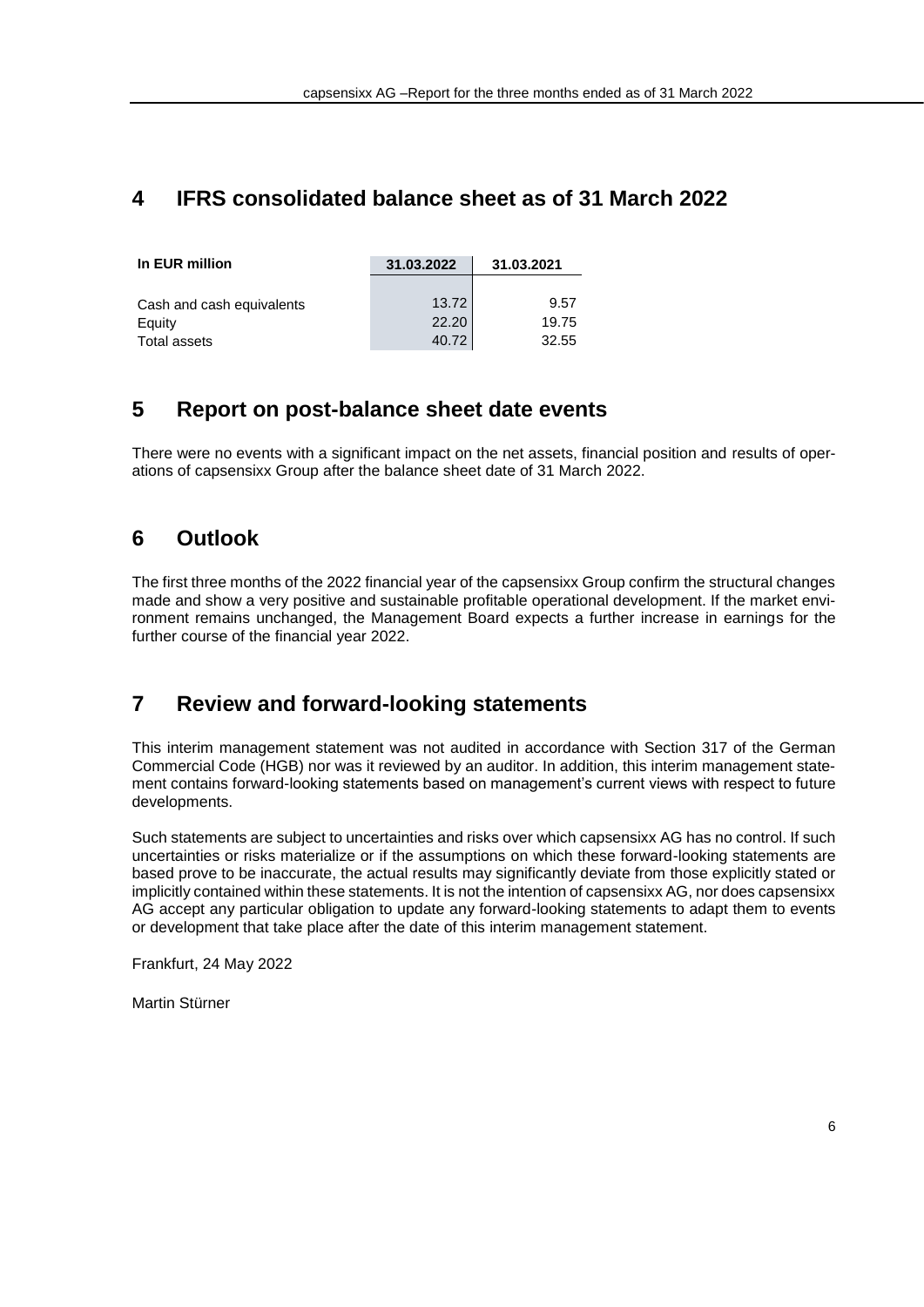# <span id="page-6-0"></span>II Company profile

capsensixx manages, structures and executes financial products in various asset classes and product workflows in the financial sector for its customers (Financial Administration as a Service). The business model, which focuses on funds and alternative assets, is characterized by a high proportion of recurring income and profitable growth. The subsidiaries Axxion (capital management) and Oaklet (specialist for securitization and other financial services) have a very strong position on the German-speaking market in these two areas.

You can find more information at [www.capsensixx.de.](http://www.capsensixx.de/)